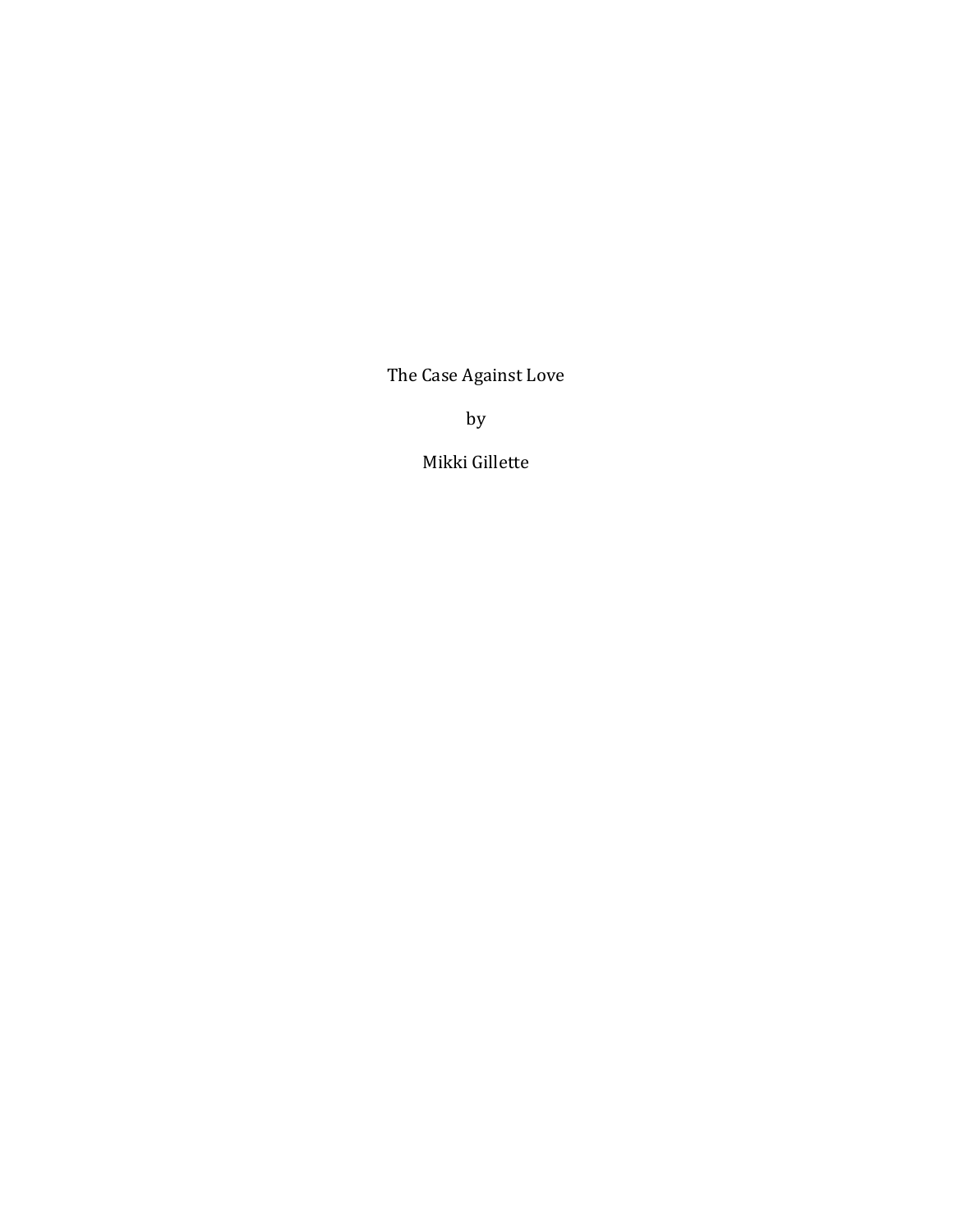## CHARACTERS

DESI - *a nonbinary trans femme person in their early 20s, their humor and playful argumentativeness mask their sorrow and deep-seated sense of mistrust.*

COLIN – *a nonbinary person in their early 20s, they're kind and level-headed, with an optimistic streak.*

SETTING

A restaurant in a mid-size U.S. city.

TIME

Present day.

PUNCTUATION NOTES

A stroke (/) marks the point of interruption in overlapping dialogue. A dash (-) marks the halting of a thought.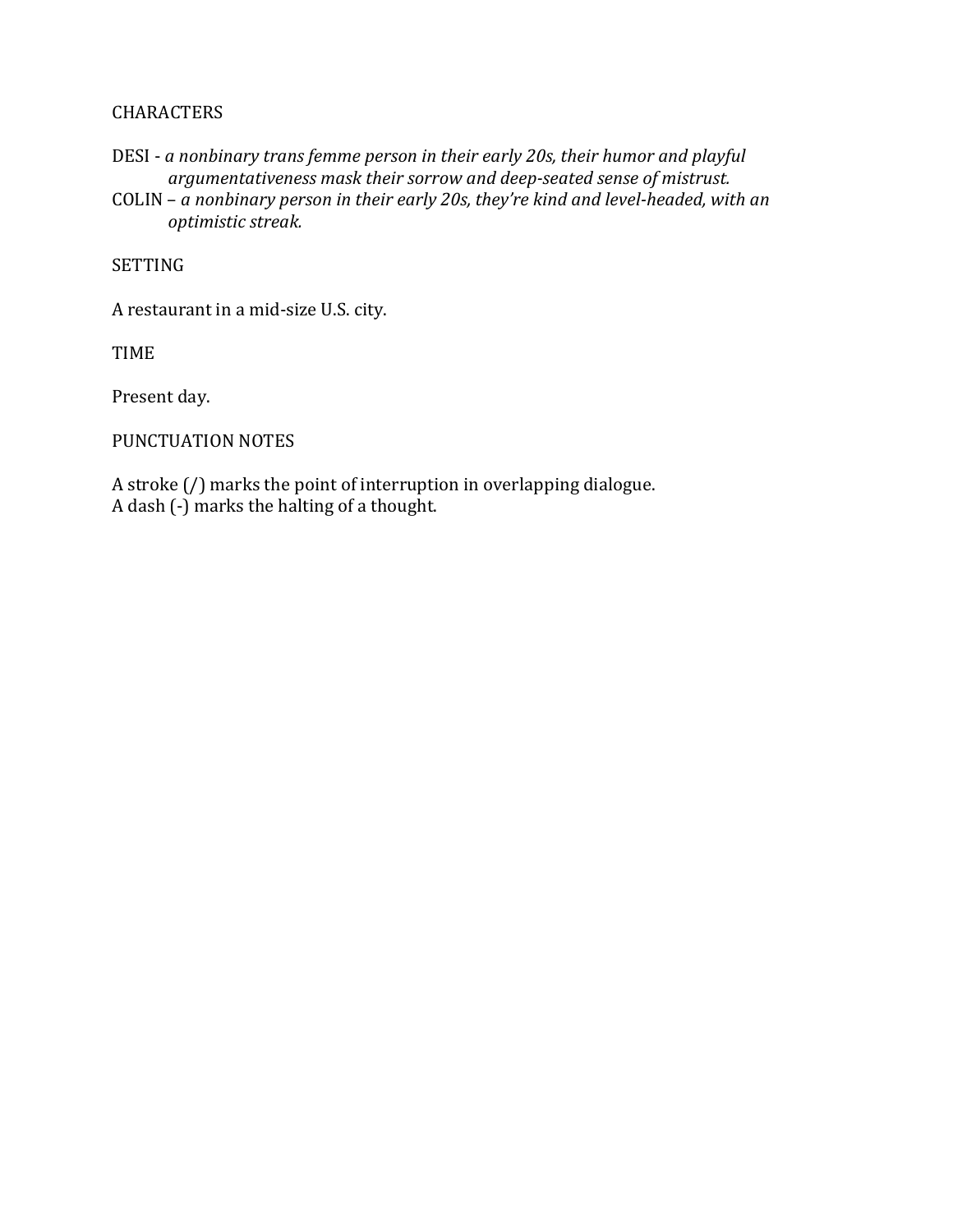DESI, a trans femme in their 20s, sits with COLIN, a nonbinary person in his early 20s.

COLIN

Have you been on that app long?

### DESI

A couple of months. I hardly use it, though. Dating is . . . I don't even – it's weird.

## COLIN

Totally.

## DESI

How people can go from, "So, I notice you go by 'they' pronouns," to "Can I see your dick, if you have one, that is?" in five seconds is just bananas, you know?

#### COLIN

Absolutely. I had "He/They" in my bio, and then genderfluid, and then a link to a nonbinary FAQ, and cis women still just asked me if I was gay.

# **DESI**

What even is "gay"? What even is "dating"? I mean, big picture. Like, what are we doing?

#### COLIN

Oh, right . . . I guess, um – (confused) Are you being, like, / serious

## **DESI**

You and I aren't reproducing, right? Unless they perfect a uterus transplant and you want to get one. But even then, how long has the earth got? A decade? Two, maybe? Tech billionaires can live in a mountain, but queer plebes / like us are

### COLIN

We're, um, seeing if . . . we enjoy each other's – you were a dating app, / right

## DESI

I know. Some part of me wants love, and it wrestles control of my calendar sometimes. You have to admit it's strange, though, don't you?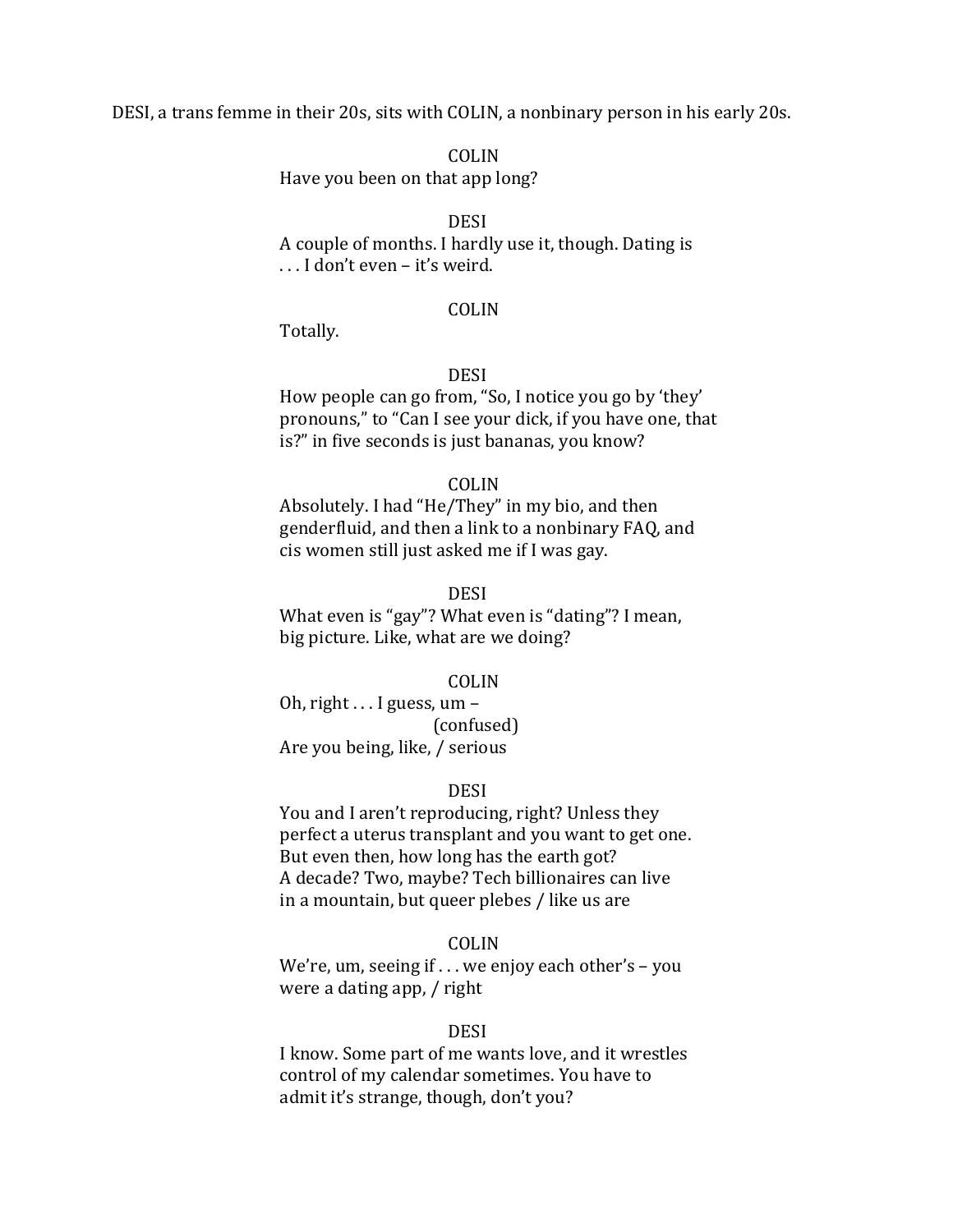Dating?

## DESI

Yeah. It's . . . okay, here's an example: I grew up in this quasi-rural suburb, and my school had an annual "Father-Daughter Dance." These fucking farmers put suits on and the cis girls wore church / dresses

### COLIN

This actually / happened

## **DESI**

Yes. Like the 700 Club was our government, and queer people didn't exist. My point is, though, how is this different?

#### COLIN

You and I... going on this / date

## DESI

Yeah. How are you not playing the father, and – well, no. That's weird. But how are we not just replicating cis-heteronormative / paradigms

#### COLIN

Well . . . cishet people don't talk about "cisheteronormative paradigms" for one / thing

#### DESI

You know what I mean, though. "We're on a date. And we'll talk about our jobs, / and –"

## COLIN

You don't like getting to know . . . other / people

#### DESI

We'll talk, and, if we get along, we might get frisky, or / whatever

## COLIN

I'm not sure I – what about the things you're describing do / you not

#### DESI

It's not that I "dislike" – okay, when I was young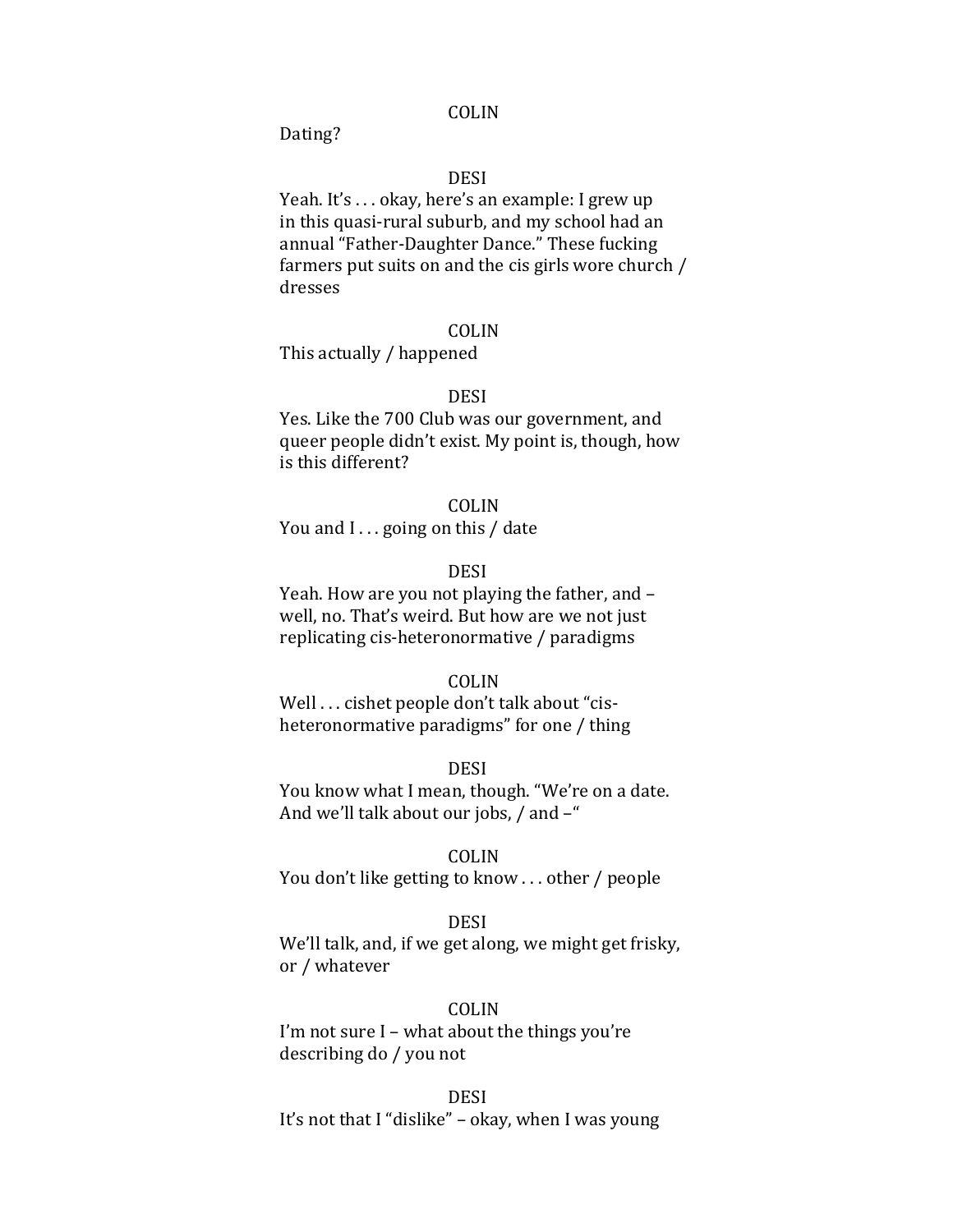everybody treated me like I was male, even though I knew I wasn't. Then I convinced the people I was living with to let me transition, / and

# COLIN

# (confused)

You mean your parents?

### DESI

I call them the people I was living with. Anyway, for a year or two, everyone treated me like a freak. Then we moved, and at my new school, they just treated me like I was a girl, even though that wasn't how I felt. After a while, I just thought, "This is stupid."

## COLIN

The gender binary, you / mean

### DESI

Society as a whole . . . gender, small talk, money. I went from people asking me if I was going to play football, to being invited to the "Father-Daughter / Dance"

#### COLIN

Right. But we're . . . kind of revolutionary, you know? Trans people were hidden before, / but now

### DESI

It's so dumb . . . people were arrested for "impersonating women." I'm sure they still are in a lot of / places

#### COLIN

I agree. I'm just – how does this relate to you not believing in dating, though?

#### DESI

## (hiding pain)

When I'd be alone at recess, before I moved, I'd think, if everyone was wrong about this, what else are they wrong about?

## COLIN

Well . . . sure, I mean, there's racism, and / houselessness

### **DESI**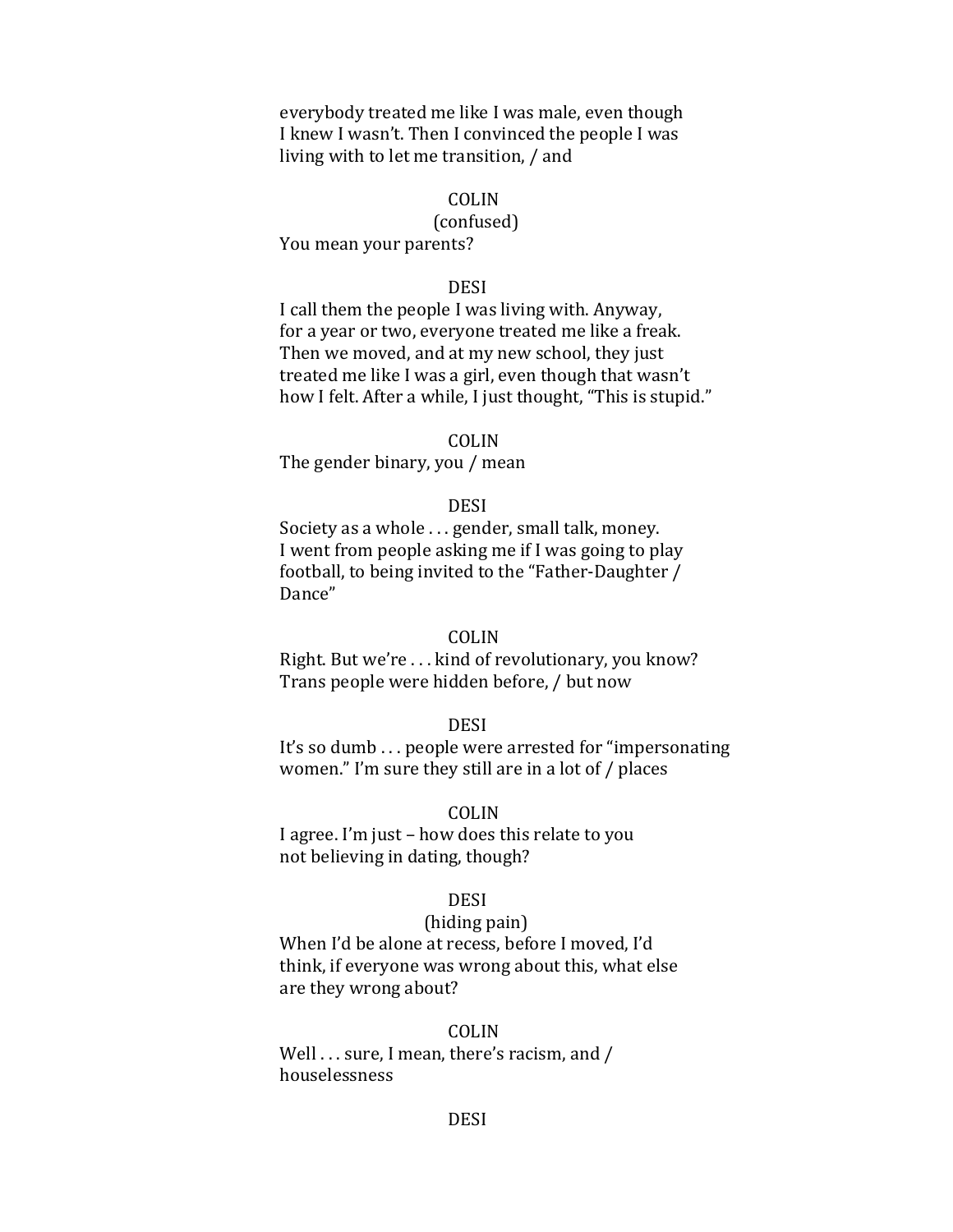Those are things we know about, though. When I born, some doctor said, 'It's a boy." And everyone was like, "Yay." People unanimously thought she knew what she was talking about. Who else is getting fucked over in ways we one hundred percent aren't seeing?

## COLIN

## (confused) Are you afraid . . . "dating" is fucking / people

#### DESI

After I moved, and everyone saw me a certain way, all that behavior just stopped. I thought, "What the fuck?" you know? And I felt just as alienated as I had / before

#### COLIN

I'm really sorry that happened, Desi.

## **DESI**

It didn't have to.

## COLIN

It was hard for me, too. I mean, not to compare my experience to / yours

#### DESI

I don't get what people's problem are.

### COLIN

I don't think trying to connect with someone, and seeing if you want to share – I think you can form relationships without being like the people who hurt / you

### DESI

What happened when you came out as nonbinary?

## COLIN

Everyone thought I was weird. A rumor started that I wanted to remove my genitals, so I could be like a Ken doll, / I

#### DESI

I'm sorry. That sucks, Colin.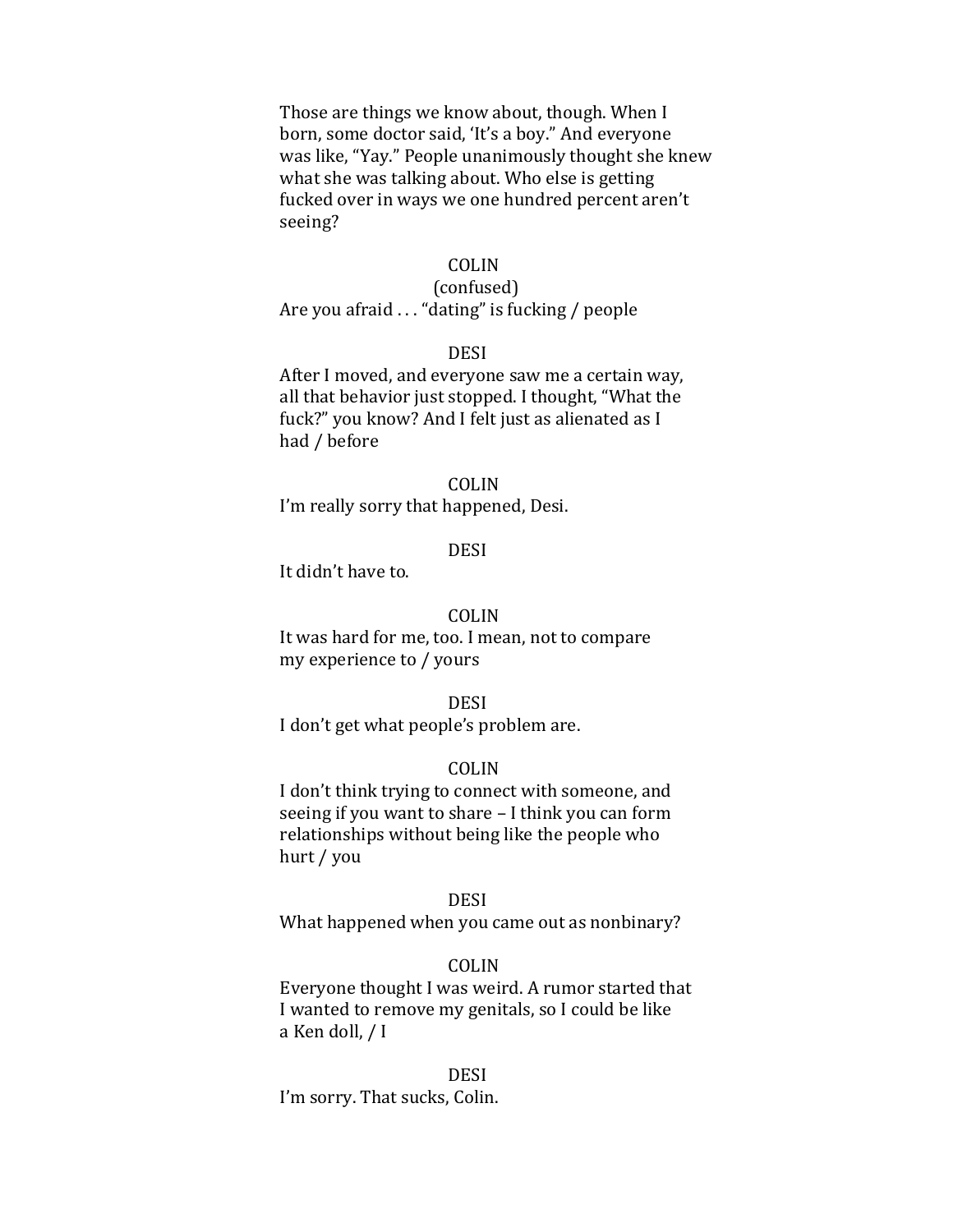Thanks . . . it was kind of, um, hard.

## DESI

I understand –

(reluctant) Sometimes the thought comes to me that if I tried to let go of the contempt I feel toward the world, I might be happier.

#### COLIN

Do you think that's / true

## DESI

When it shows up, I just visualize myself kicking it, like a football, to the surface of the moon.

#### COLIN

Oh.

# **DESI**

Did you forgive the people who hurt you?

## COLIN

"Forgive" them? . . . I guess. Some of them just went away for college. Others started treating me like they used to, and I guess I / just accepted

#### DESI

What is that, you know?! . . . People say, "Oh, they'll come around. They just need / time"

#### COLIN

Um – you mean, we – are you upset / that

#### DESI

I'm "upset" that queer people get treated like shit, and we're supposed to be grateful when cishet assholes get the abuse out of their system and decide we're / human again

# COLIN

(cautious) Did something . . . happen to / you

#### DESI

I already shared / what "happened"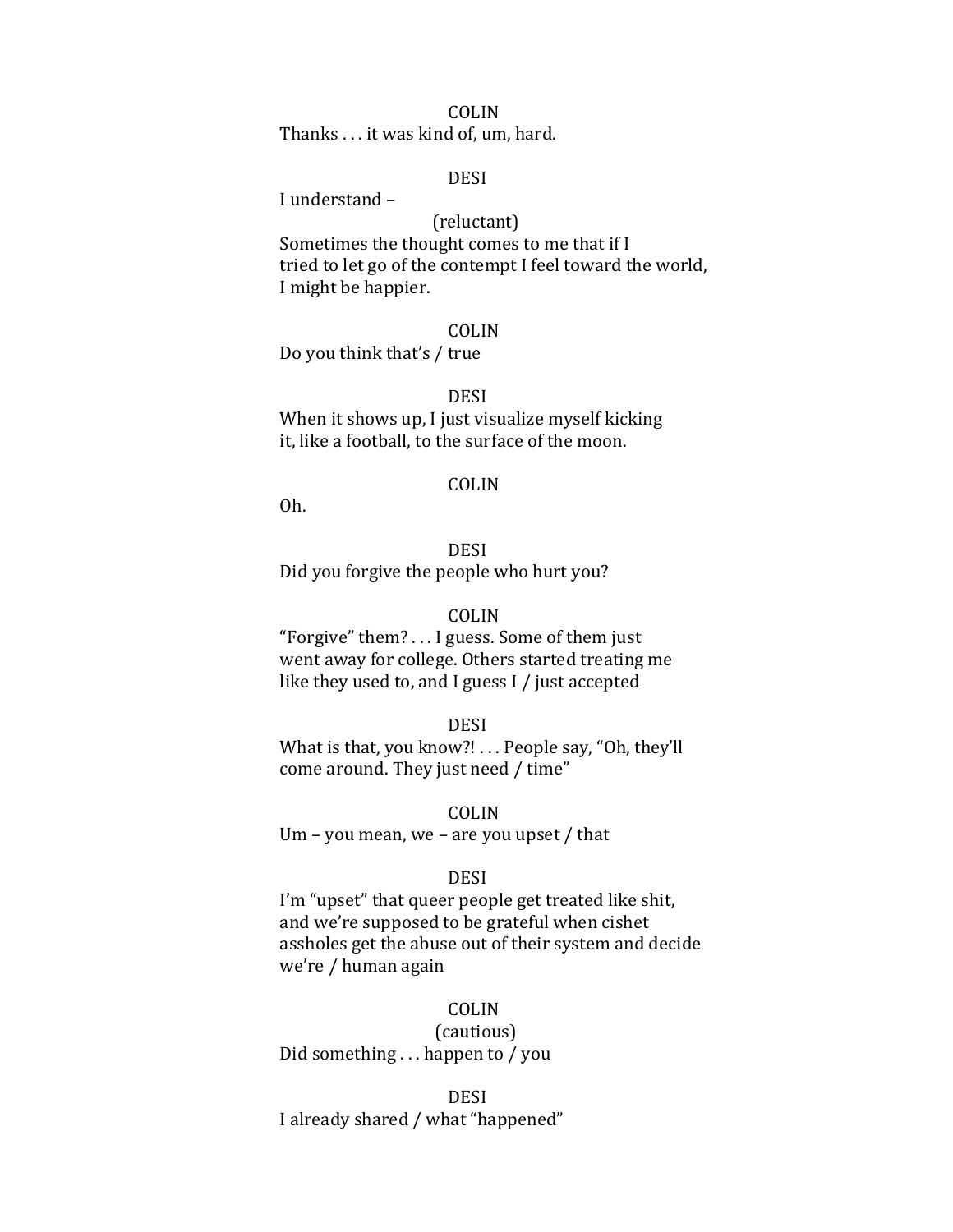That's true.

Pause.

## DESI

I bet you're like, "No wonder you don't believe in dating. You fucking suck at / it"

## COLIN

Um . . . I mean, this is a . . . thought provoking conversation.

# DESI

Have you ever been in – have you had any long term relationships before?

## COLIN

Me? . . . I dated someone for a year in / college

DESI

What were they like?

COLIN He – it was a guy, he was . . . kind of a jerk.

## DESI

I'm sorry.

### COLIN

It's okay. It just took a while to see that it wasn't about me. I kind of want to warn whoever might want to date him next, though.

## DESI

I have that same impulse, only about life in general.

### COLIN

You want to warn . . . everyone about everyone / else?

## DESI

Right.

## COLIN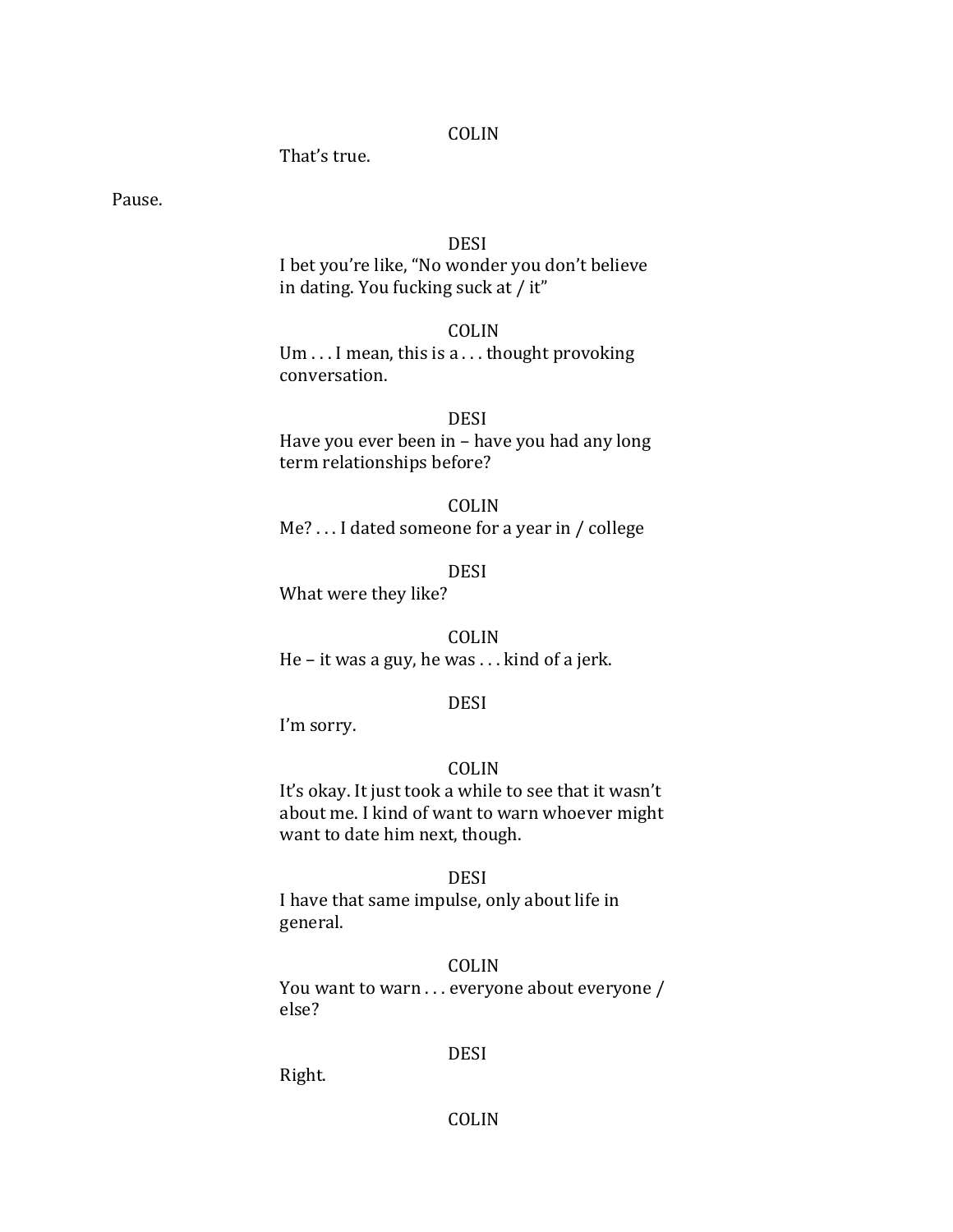Like Paul Revere, but for the / whole world

# DESI

I could be a philosopher, or just stand on a street corner screaming.

### COLIN

Do you know which you'd prefer?

# DESI

Philosophy seems less off-putting to people, and they're probably equally lucrative. (smiling)

I'm surprised you haven't run screaming from the table yet.

## COLIN

Do most of your dates flee in terror?

#### DESI

No . . . let's just say there aren't many repeat customers, though.

## COLIN

Um, you don't have to share about your parents, but if / you want

#### DESI

You mean, the people I used to / live with

## COLIN

Sure . . . I / just

#### DESI

The same thing that was wrong with them was what was wrong with the world. Actually, it was worse, because they knew . . . - their abuse was conscious, let's say.

### COLIN

I'm sorry.

## **DESI**

They were surprisingly fine about gender stuff. In an administrative sense, I mean. They treated me just as horribly about it interpersonally as they did about everything / else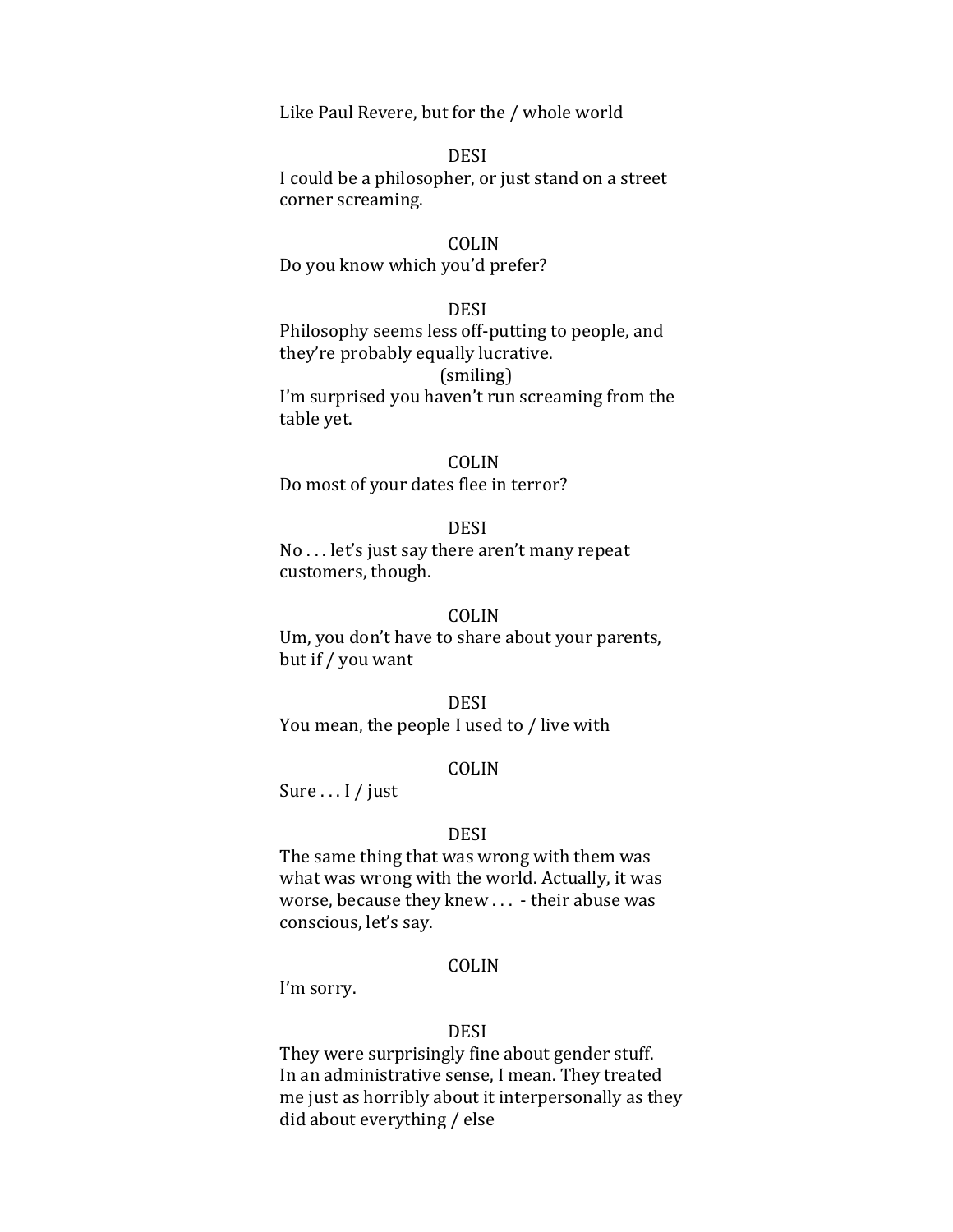They sound awful.

DESI

They . . . did not provide a model for meaningful interaction in the world.

### COLIN

Right –

(cautious) You know that world isn't . . . always the same as what you experienced with them, though.

DESI It's not always different, either.

### COLIN

Of course.

# **DESI**

It sounds like your ex could trade notes with / my

# COLIN

He probably could, and I try to make sure not to get involved with people like my ex now.

## DESI

(self-deprecating) Well, one method I've found works is to not get involved with anyone period.

#### COLIN

I can see how that would be effective . . . I could also get involved with people – (flirty)

I'm attracted to . . . who are different from him.

### DESI

I understand how there might be an upside to that. The downside, though, is it involves trusting another person, which /

COLIN Which can be scary, I / guess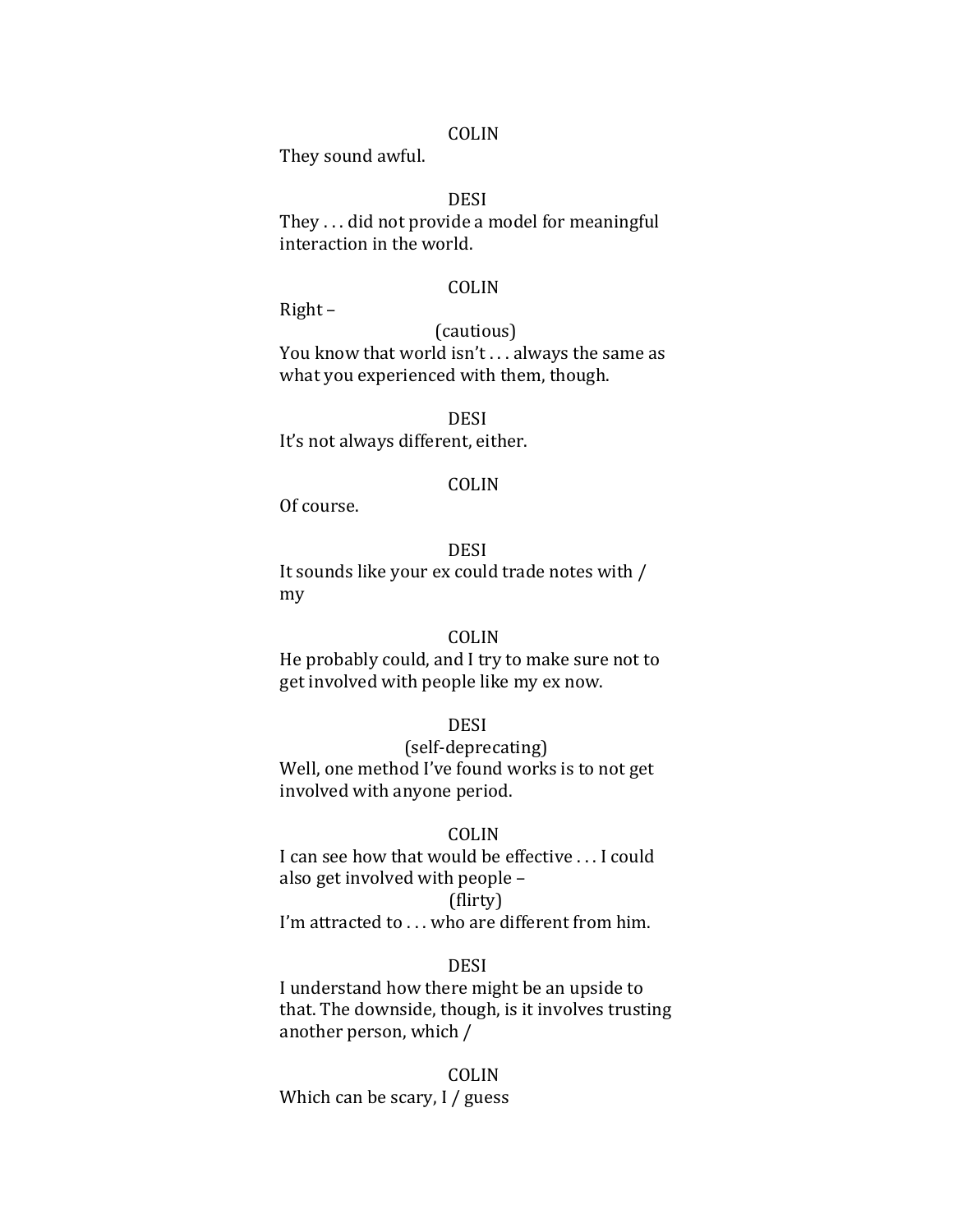# DESI

I was going to say, "Which would be unprecedented for me."

## COLIN

Oh . . . have you had any long-term / relationships

## DESI

You mean "relationships that involved me trusting / another –"

## COLIN

What usually happens when you go on dates?

## DESI

Well, first I talk about how relationships are just cishet propaganda, then / I

## COLIN

## (remembering)

Oh, right ...

# DESI

Let's just say suitors aren't blowing up my phone . . . which is – (emotional)

Not exactly what I want.

### COLIN

You mean, you wish / they

**DESI** 

I mean, maybe I'm no longer kicking the idea of being with someone up to the / moon

### COLIN

I'm glad.

# DESI

Really? . . . You've enjoyed spending this entire evening being a therapist slash sparring partner?

COLIN I've enjoyed getting to / know

DESI This is a prank, right? You're going to laugh about